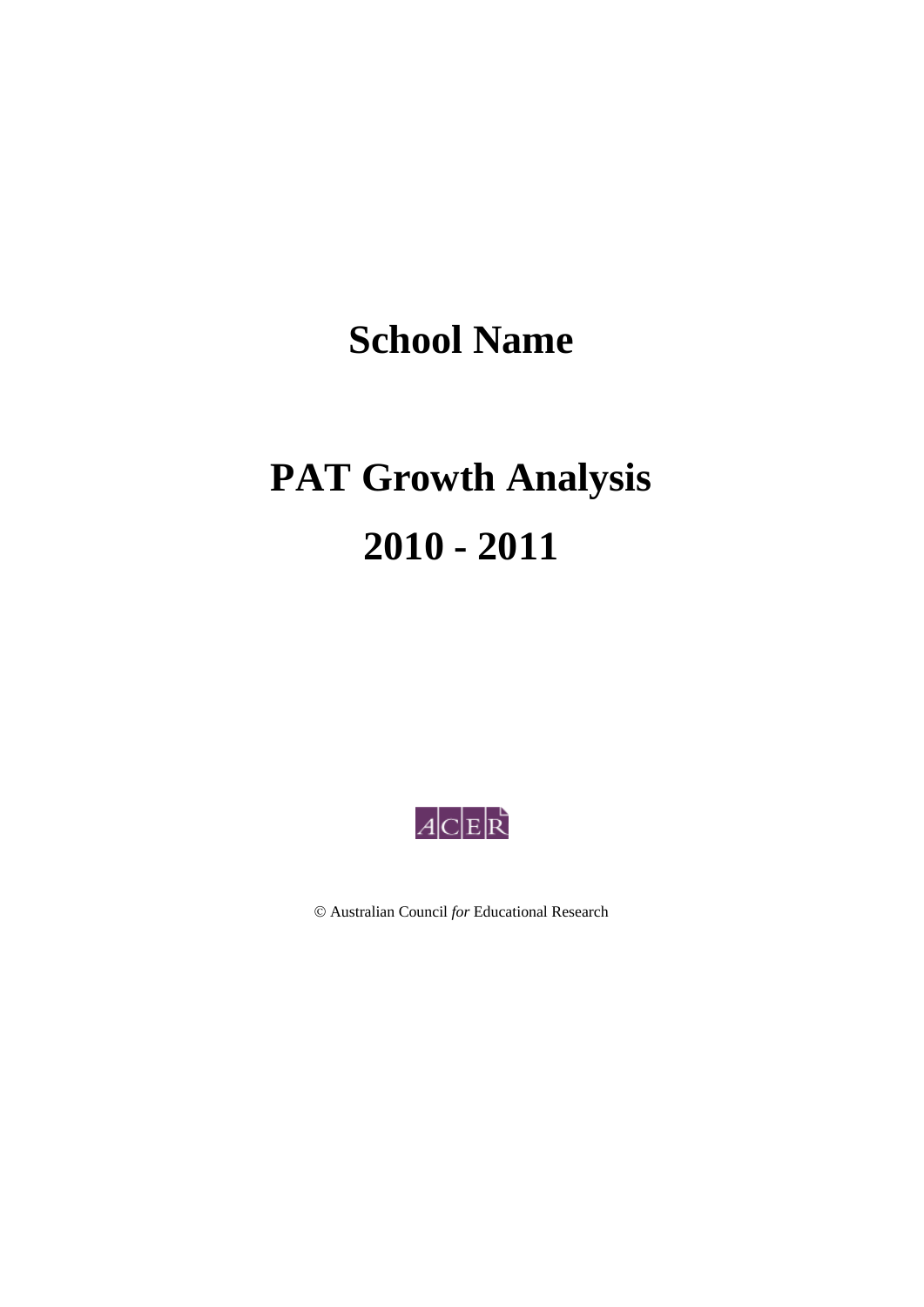## **TABLE OF CONTENTS**

| <b>LIST OF FIGURES</b>                                                       | 3         |
|------------------------------------------------------------------------------|-----------|
| <b>LIST OF TABLES</b>                                                        | 4         |
| <b>GLOSSARY</b>                                                              | $5 - 6$   |
| <b>EXECUTIVE SUMMARY</b>                                                     | 7         |
| <b>DATA DESCRIPTION</b>                                                      | 8         |
| ANALYSIS OF MATCHED COHORT FOR TWO CONSECUTIVE YEARS (2010 - 2011)           | $10 - 14$ |
| ANALYSIS OF MATCHED COHORT BY GENDER FOR TWO CONSECUTIVE YEARS (2010 - 2011) | $15 - 16$ |
| <b>ADDITIONAL COMMENTS</b>                                                   | 17        |

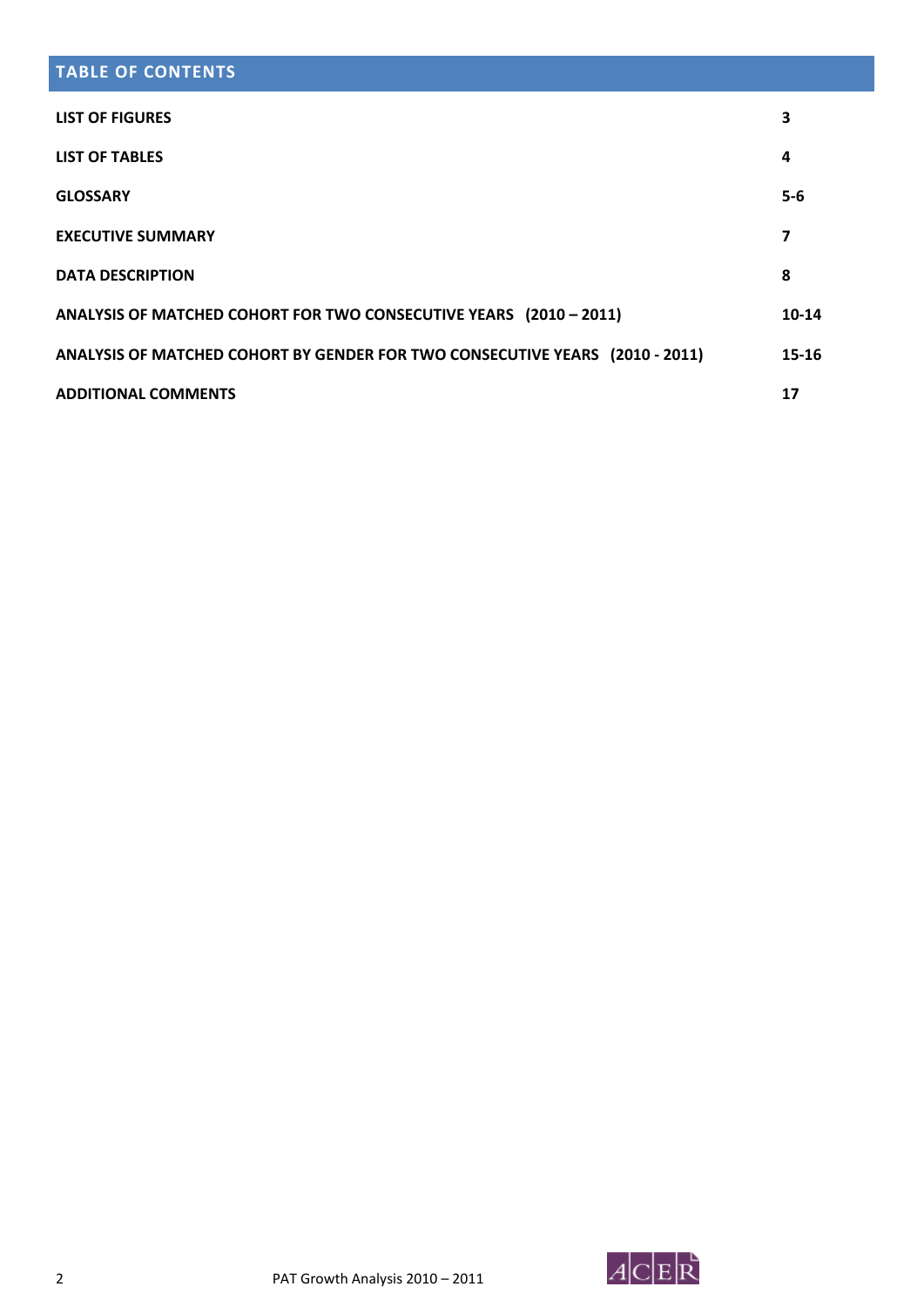## **LIST OF FIGURES**

| Figure 1 PAT score distribution in 2011                                                                                | 9  |
|------------------------------------------------------------------------------------------------------------------------|----|
| Figure 2 Comparison of mean scores for School (x) matched cohort from 2010 to 2011                                     | 10 |
| Figure 3 Plots of percentile scores for School (x) matched cohort in 2010 and 2011                                     | 11 |
| Figure 4 Comparison of score distributions for School (x) matched cohort from 2010 to 2011                             | 12 |
| Figure 5 Comparison of gain scores from 2010 to 2011 for School (x) cohort and PAT Norming sample                      | 13 |
| Figure 6 Plots of percentile scores for School (x) matched cohort and PAT Norming Sample (2010-2011)                   | 13 |
| Figure 7 Stanine Distributions of School (x) cohort, 2010 Year 7 and 2011 Year 8 compared to PAT Norming sample        | 14 |
| Figure 8 Comparison of mean scores for Male and Female students from 2010 to 2011                                      | 15 |
| Figure 9 Score distributions of Male and Female students from 2010 to 2011                                             | 16 |
| Figure 10 Comparison of gain scores between School (x) Male, Female cohort and PAT Norming sample from 2010 to 2011 16 |    |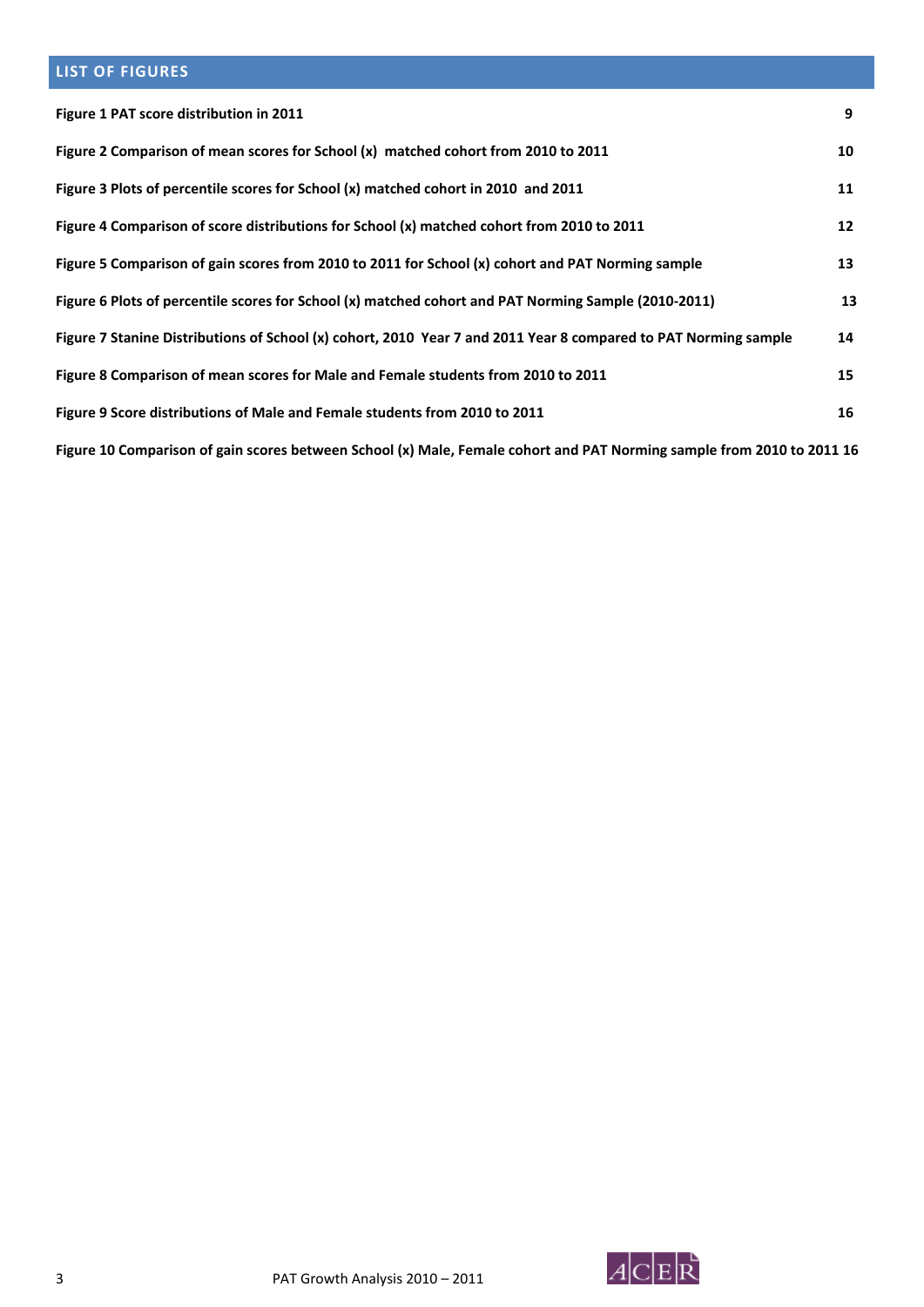# **LIST OF TABLES**

| Table 1 School (x) cohort                                                                  | 8  |
|--------------------------------------------------------------------------------------------|----|
| Table 2 Comparison of School (x) cohort to PAT Norming sample                              | 8  |
| Table 3 School (x) matched cohort statistics from 2010 to 2011                             | 10 |
| Table 4 Percentile scores for School (x) cohort from 2010 to 2011                          | 11 |
| Table 5 Comparison between School (x) matched 2011 students and PAT Norming sample         | 12 |
| Table 6 Percentile scores for School (x) matched cohort (2010-2011) and PAT Norming sample | 13 |
| Table 7 Male cohort statistics from 2010 to 2011                                           | 15 |
| Table 8 Female cohort statistics from 2010 to 2011                                         | 15 |

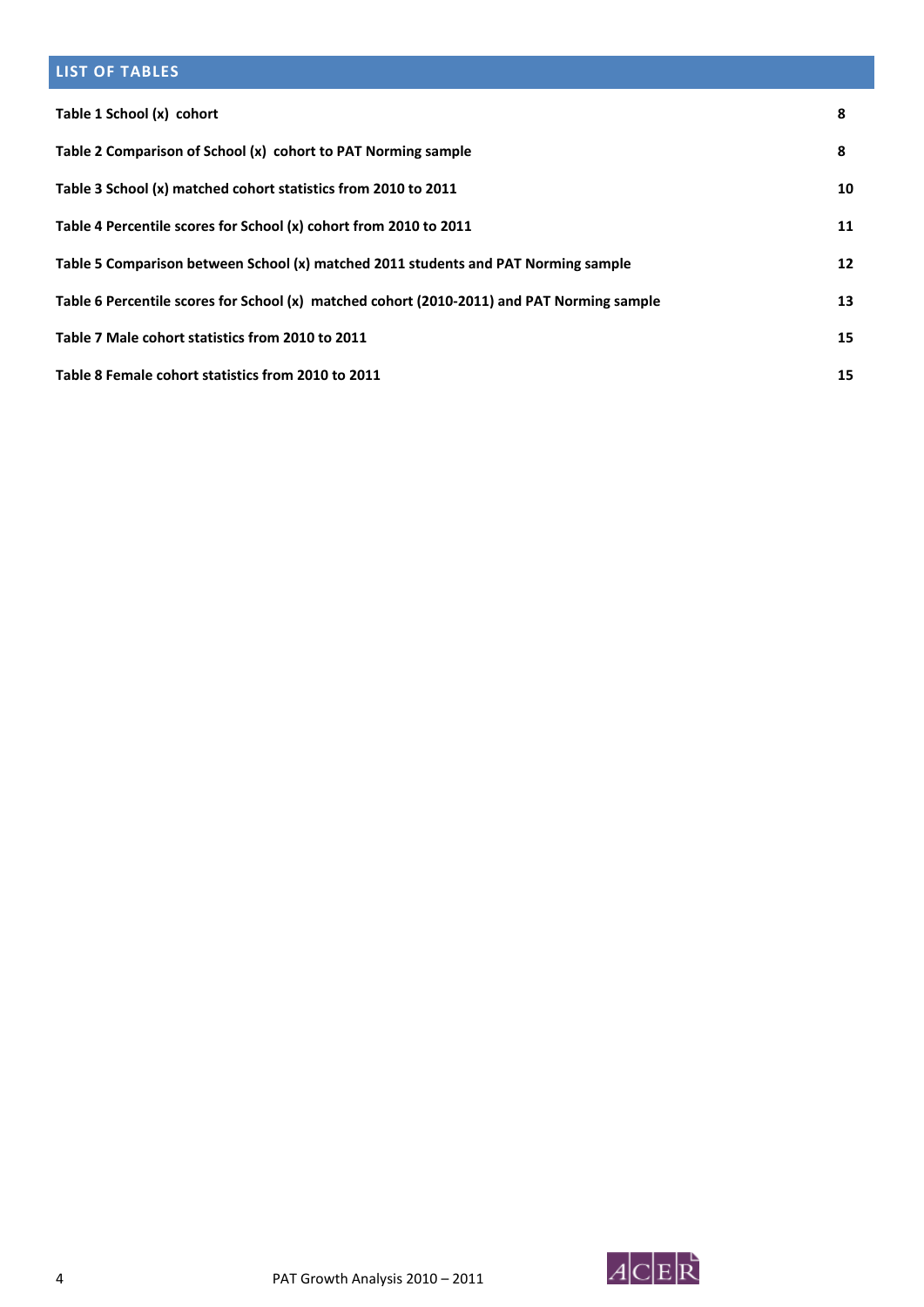#### *ATSI*: Aboriginal and Torres Strait Islander

*Bands*:

| <b>Band</b>     | <b>Percentile Rank</b>    |
|-----------------|---------------------------|
| P <sub>10</sub> | 10th percentile and below |
| P25             | 11-25th percentile        |
| P50             | 26 - 50th percentile      |
| P75             | 51 -75th percentile       |
| P90             | 76 - 90th percentile      |
| P100            | above 90th percentile     |

*Boxplot*: Boxplots are graphical representations of data, and are used here to describe the variation or spread of scale scores. The length of the box represents the difference between the  $25<sup>th</sup>$  and 75<sup>th</sup> percentiles: the middle 50% of scores are within this box. The length of the box indicates the spread, so a larger box suggests that the middle 50% covers a wider range of scores. The line within the box is the median (or middle score, if all the scores were ranked), and spread is further suggested by whether this line is towards the top or bottom of the box: a median in the top half of a box suggests that, of the middle 50% of scores between the 25<sup>th</sup> and 75<sup>th</sup> percentiles, more scores were towards the 75<sup>th</sup> percentile than the 25<sup>th</sup> percentile. The point to which the line extends below the box indicates the  $5<sup>th</sup>$  percentile, and the point to which the line extends above the box indicates the 95<sup>th</sup> percentile. These lines further indicate the spread of scores, as longer lines suggest more extreme scores in that direction.

*Cohort*: A group of students.

*Cut score:* Selected points on the score scale of a test. In this report, the cut off score for a percentile rank.

*Gain or change*: Gain or change of cohort performance is measured by the difference in average scale scores obtained by the matched cohort. A key assumption in measuring gain or change is that test scores have been placed on a common scale, and test scores can be directly and meaningfully compared across Year levels.

*Matched Cohort*: A group of students who have taken the same scaled test in previous years.

*Matched Cohort*: A group of students who have completed consecutive ACER TEST scores in previous years.

*Mean:* The average or central tendency of a distribution.

*Median:* The middle value of a data set when it has been arranged in ascending order.

*p‐value:* The probability obtained by performing the statistical significance test, i.e. t‐test (see page 7).

*Percentile*: A percentile is the value of the scale score below which a certain percent of students fall. For example, the 10<sup>th</sup> percentile is the score below which 10 percent of the students may be found.

*Scale score*: Scale score points are different from the "raw score" results that you would get by adding up the number of score points for correct answers on each part of the assessment. It is then possible to make meaningful comparisons of results between different years, and between different Year levels, even though the tests that are administered are not the same.

*Standard Deviation* (SD): A way to measure the spread of a distribution.

*Standard Error of Mean* (SE): The standard deviation of the sample mean estimate of a population mean. It is a measurement of sampling error.

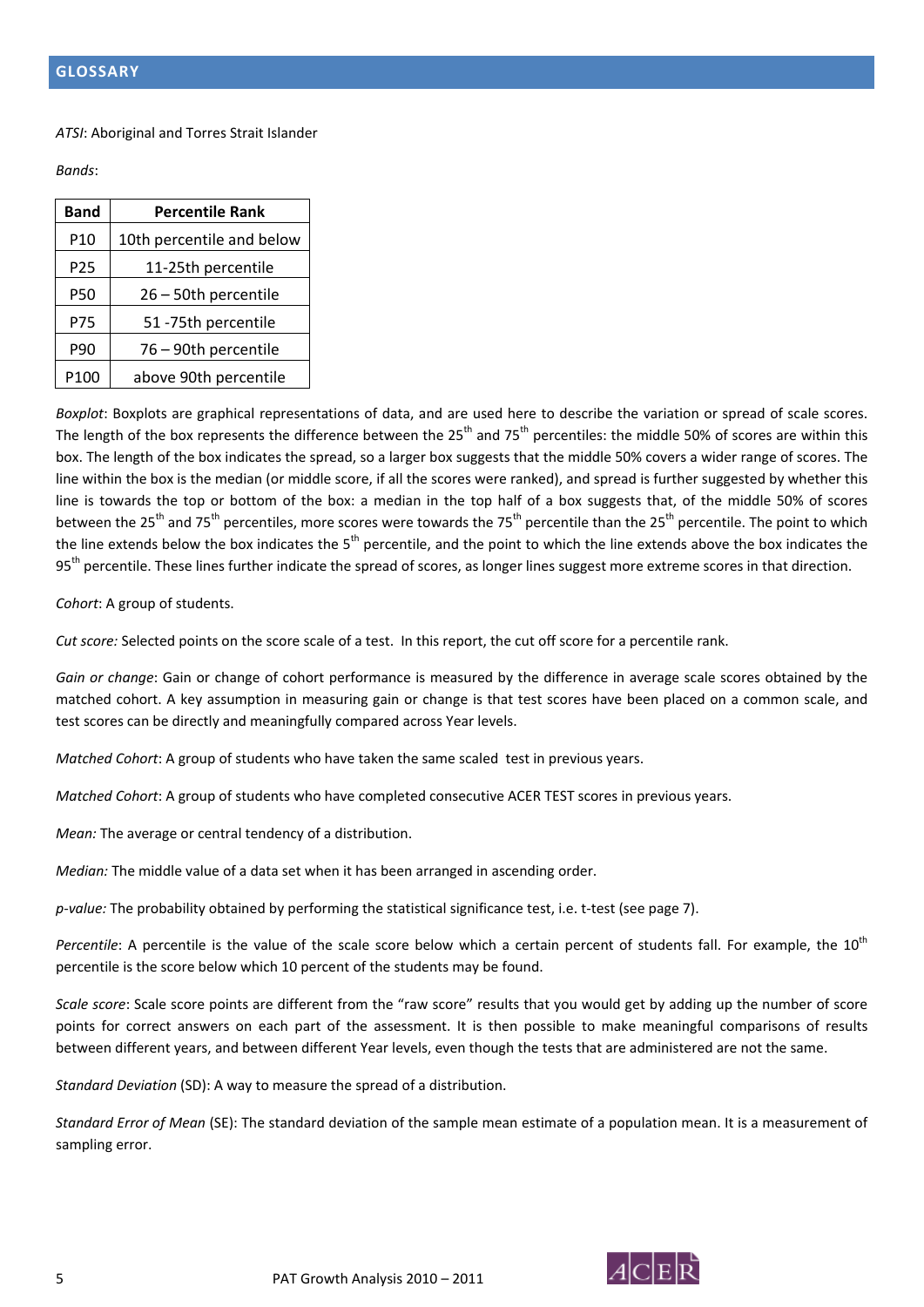*Stanine*: A stanine is a score from 1 to 9 with a stanine of 9 indicating a very high level of general ability relative to the whole norm reference group, and a stanine of 1 indicating a very low relative achievement. Stanines group together percentile ranks as shown in the table below:

| <b>Description</b>   | <b>Stanine</b> | <b>Corresponding Percentile Ranks</b> |
|----------------------|----------------|---------------------------------------|
| Very High            | 9              | 96 and above                          |
|                      | 8              | $90 - 95$                             |
| Above Average        | 7              | 77 - 89                               |
|                      | 6              | $60 - 76$                             |
| Average              | 5              | $40 - 59$                             |
|                      | 4              | $23 - 39$                             |
|                      | 3              | $11 - 22$                             |
| <b>Below Average</b> | $\overline{2}$ | $4 - 10$                              |
| Very Low             |                | 3 and below                           |

*t‐test*: The t‐test assesses whether the means of two groups are statistically different from each other. The t‐test is based on the observation that, when looking at the differences between scores for two groups, the difference is better captured by the difference between group means relative to the spread or variability of their scores.

*t‐value:* The score obtained by performing a t‐test.

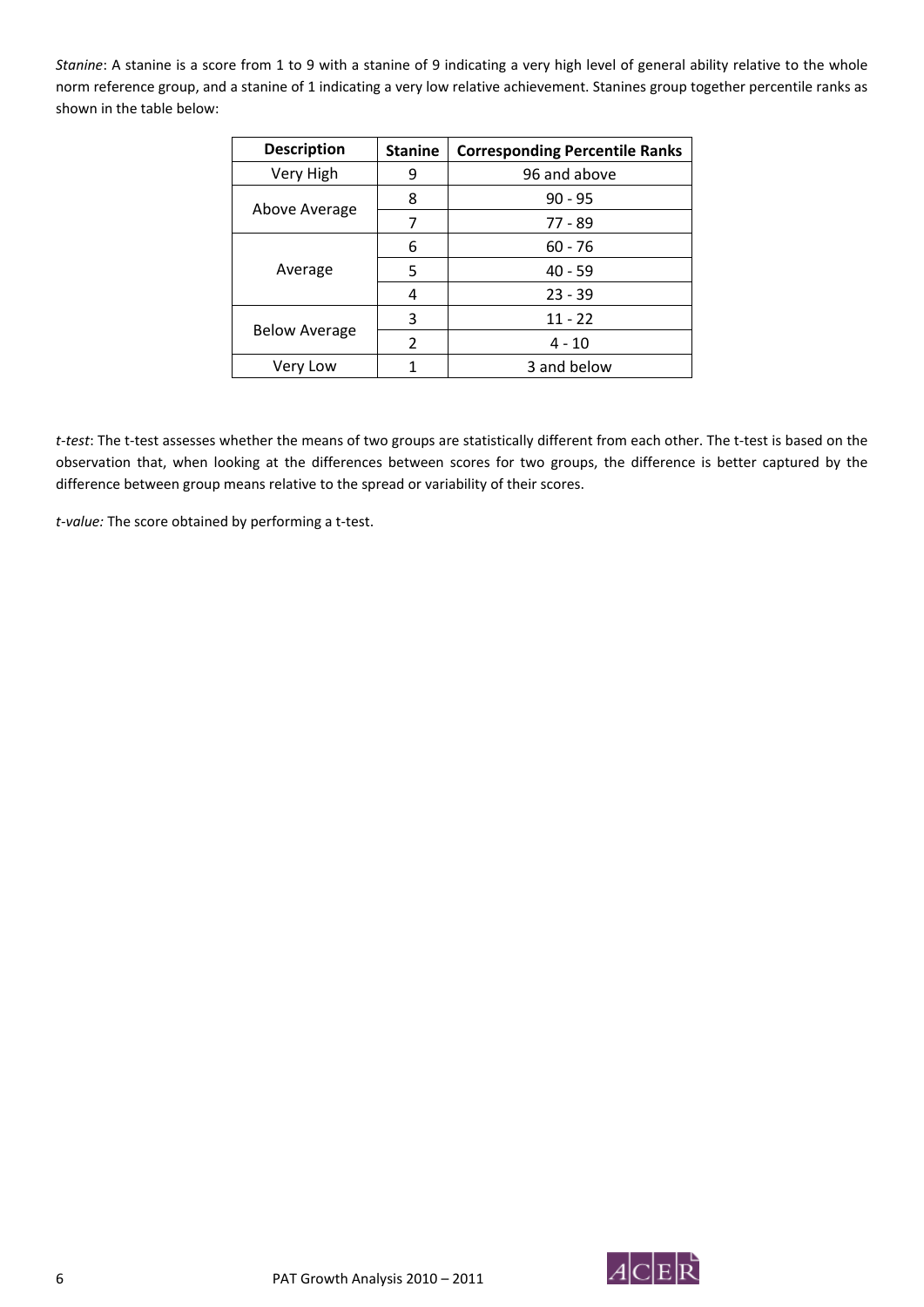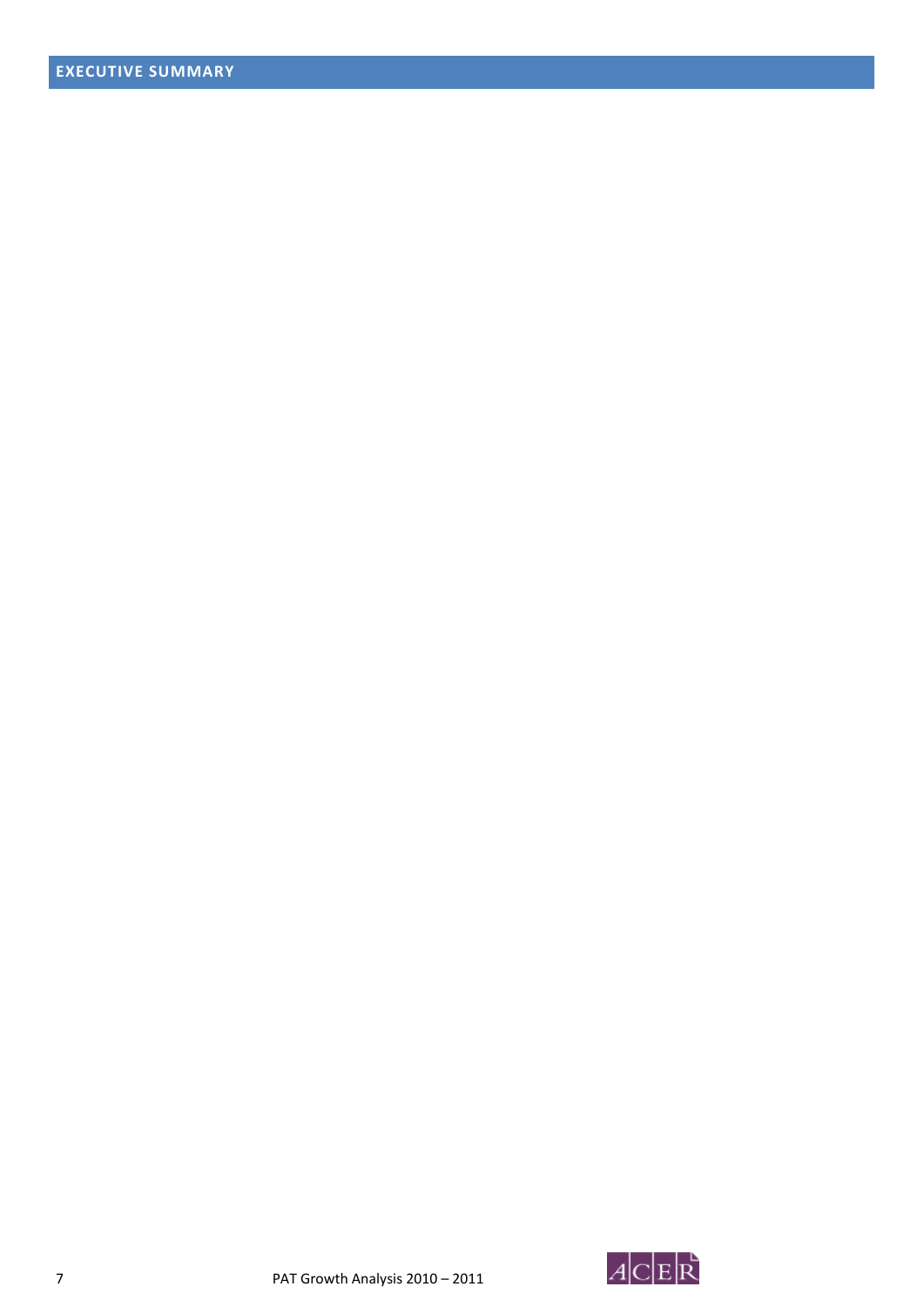School (x) has a total of 222 students sitting PAT tests in two consecutive sittings (February 2010 and February 2011). Due to relatively small sample size for matched cohort, data from year level 2, 3 and 8 are not used in this analysis. In this report, statistics are only reported for cohorts with a minimum sample size of 20.

Table 1 shows the number of students in the School (x) cohort in 2011, the matched cohort who sat two consecutive years and percentages of matched cohorts for each year level in 2011.

| Year Level in 2011 |              | PAT Cohort in 2011 |             |              | Students who did 2 or more<br>consecutive tests | <b>Percentage of matched</b><br>cohort |       |        |             |
|--------------------|--------------|--------------------|-------------|--------------|-------------------------------------------------|----------------------------------------|-------|--------|-------------|
|                    | <b>Total</b> | <b>Female</b>      | <b>Male</b> | <b>Total</b> | <b>Female</b>                                   | <b>Male</b>                            | Total | Female | <b>Male</b> |
| 5                  | 48           | 19                 | 29          | 47           | 19                                              | 28                                     | 97.9  | 100.0  | 96.6        |
| 6                  | 52           | 23                 | 29          | 52           | 23                                              | 29                                     | 100.0 | 100.0  | 100.0       |
|                    | 52           | 25                 | 27          | 51           | 24                                              | 27                                     | 98.1  | 96.0   | 100.0       |
| 8                  | 76           | 35                 | 41          | 72           | 34                                              | 38                                     | 94.7  | 97.1   | 92.7        |
| <b>Total</b>       | 228          | 102                | 126         | 222          | 100                                             | 122                                    | 97.4  | 98.0   | 96.8        |

#### **Table 1 School (x) cohort**

Table 2 shows means and standard deviations of School (x) cohort in 2011 and PAT norming sample. The t-test statistics show that the mean scores of School (x) cohorts are higher than mean scores of PAT norming sample.

#### **Table 2 Comparison of School (x) cohort to PAT Norming sample**

| Year Level | Test Used |             | 2011  |                 |       | <b>PAT Norming sample</b> |           |           | <b>Difference</b> |             |                      |                      |
|------------|-----------|-------------|-------|-----------------|-------|---------------------------|-----------|-----------|-------------------|-------------|----------------------|----------------------|
|            |           | <b>Mean</b> | $SD+$ | SE <sup>2</sup> | $N^3$ | <b>Mean</b>               | <b>SD</b> | <b>SE</b> | N                 | <b>Mean</b> | t-value <sup>4</sup> | p-value <sup>3</sup> |
| 5          |           | 58.5        | 13.6  |                 | 47    | 49.6                      | 20.9      | 3.3       | 39                | 8.9         | 2.3                  | 0.02                 |
| 6          |           | 59.1        | 9.9   | 1.4             | 52    | 54.9                      | 20.5      | 3.2       | 40                | 4.3         | 1.2                  | 0.23                 |
|            | 6         | 63.6        | 7.8   |                 | 52    | 60.2                      | 20.7      | 3.2       | 41                | 3.4         |                      | 0.33                 |
| 8          |           | 63.6        | 9.5   |                 | 73    | 65.2                      | 20.8      | 3.2       | 42                | $-1.6$      | $-0.5$               | 0.64                 |

**1. SD: Standard Deviation; 2. SE: Standard Error of Mean; 3. N: Number of Students; 4: t-value: the score obtained by performing a T-test; 5. p-value: the probability obtained by performing the statistical significance test, i.e. T-Test.** 

Figure 1 shows the score distributions of School (x) cohort in boxplots. Box plots are graphical representations of data, and are used here to describe the variation or spread of scale scores. The length of the box represents the difference between the 25th and 75th percentiles: the middle 50% of scores are within this box. From the length of the box you can determine the spread, so a larger box suggests a cohort had a larger number of different scores.

The line within the box is the median (or 50<sup>th</sup> percentile), and spread is further suggested by whether this line is towards the top or bottom of the box: a median in the top half of a box suggests that of the middle 50% of scores between the  $25<sup>th</sup>$  and  $75<sup>th</sup>$ percentiles, more scores were towards the  $75<sup>th</sup>$  percentile, than the  $25<sup>th</sup>$  percentile.

The point to which the line extends below the box indicates the 10<sup>th</sup> percentile, and the point to which the line extends above the box indicates the 90<sup>th</sup> percentile. These lines further indicate the spread of scores, as longer lines suggest more extreme scores in that direction.

The dotted lines represent PAT norming percentiles, from top and downwards,  $90^{th}$ ,  $75^{th}$ ,  $50^{th}$ ,  $25^{th}$ , and  $10^{th}$  percentiles.

This chart clearly shows that School (x) cohort had higher scores on the  $10^{th}$ ,  $25^{th}$  and  $50^{th}$  percentiles than PAT norming sample for all year levels. The School (x) cohort had lower scores on the  $75<sup>th</sup>$  and  $90<sup>th</sup>$  percentiles than PAT norming sample for all year levels.

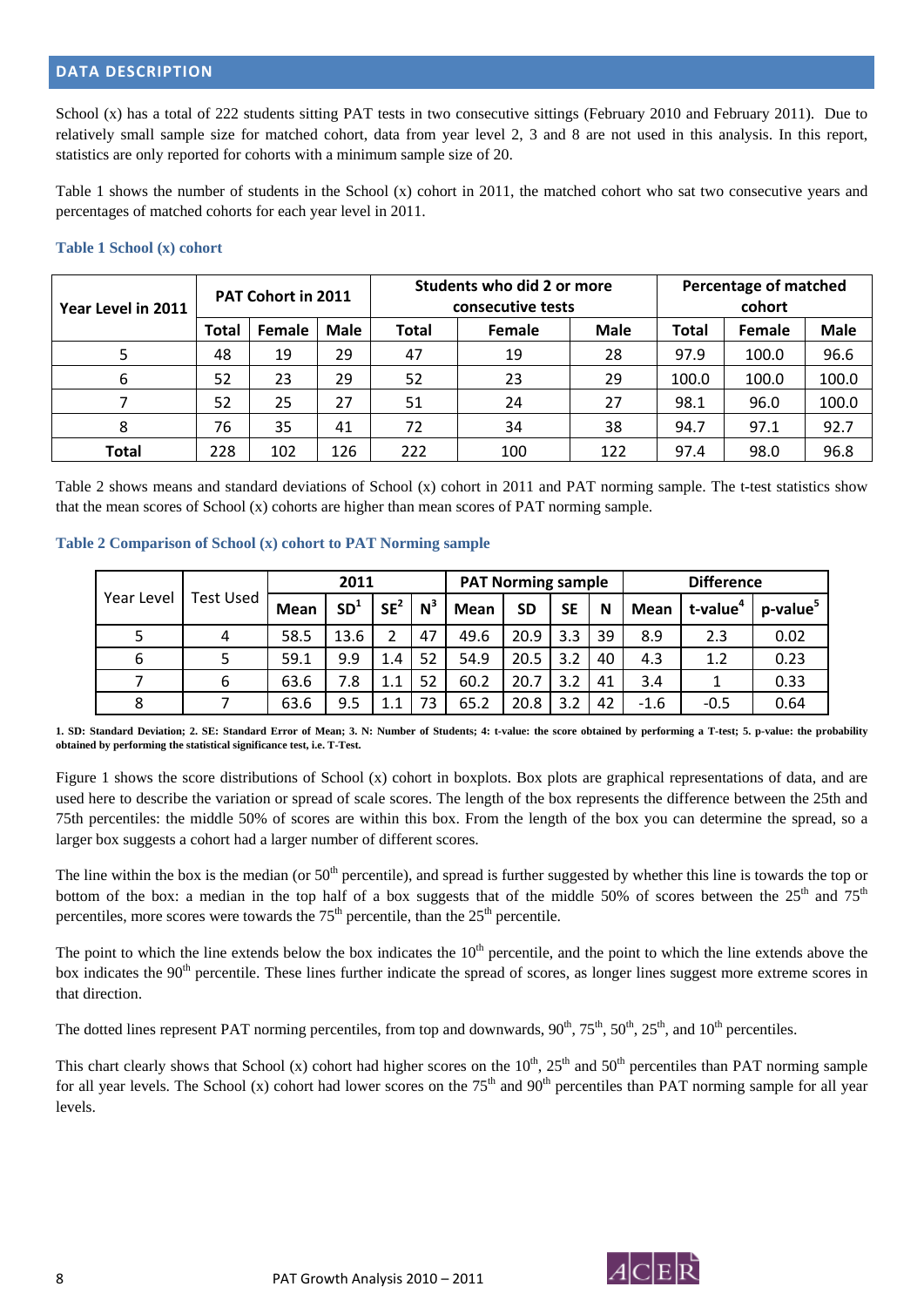

**Figure 1 PAT score distribution in 2011** 

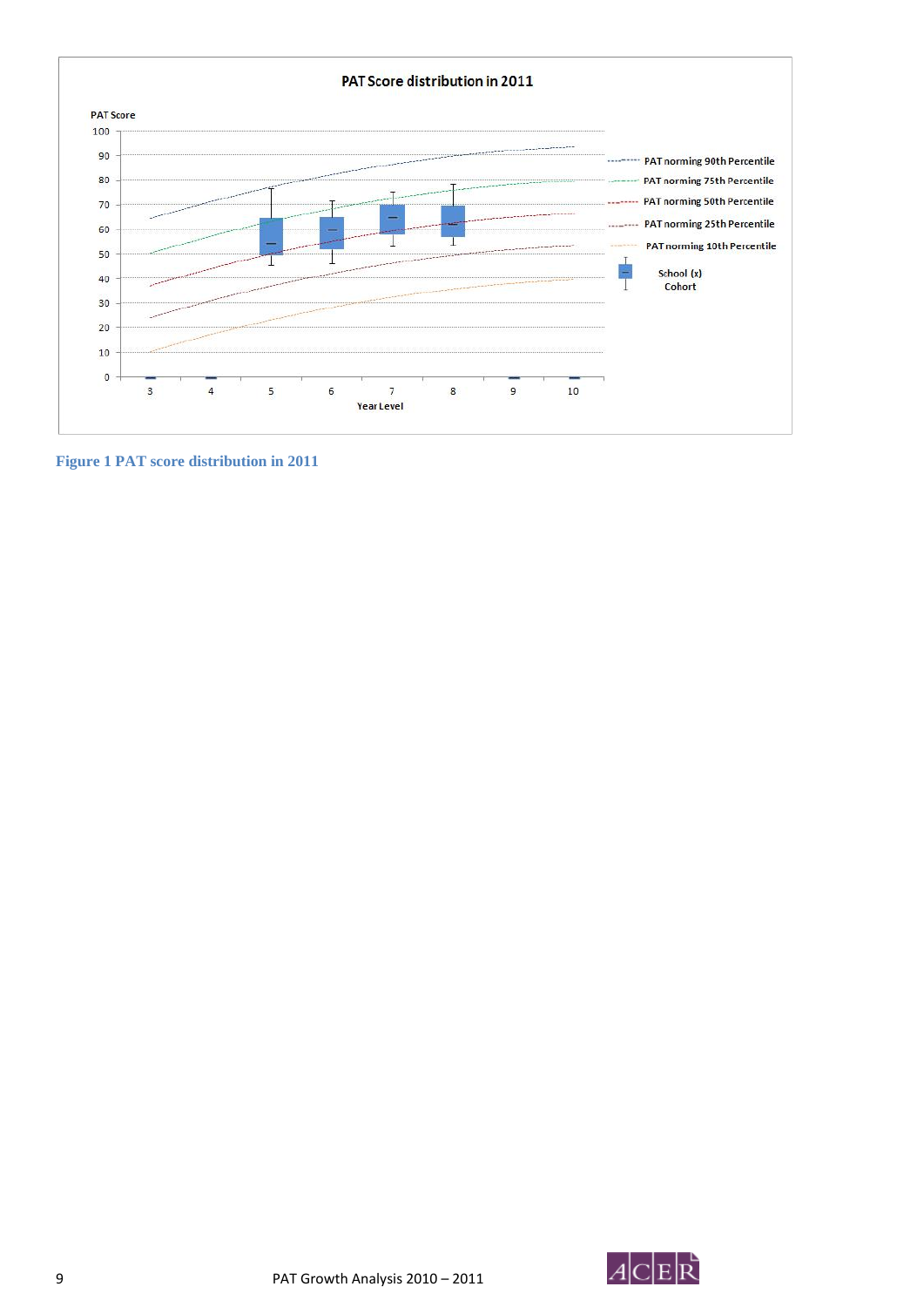#### **ANALYSIS OF MATCHED COHORT FOR TWO CONSECUTIVE YEARS (2010 – 2011)**

This section analyses the matched cohort data (i.e. for PAT for two consecutive years).

Table 3 and Figure 2 show the change in mean PAT scores for matched cohort from 2010 to 2011. The changes for Years 5, 6, 7 and 8 are in the range of 1.9 to 7.5 PAT score points. The cohort with the largest change is Year 5 with a change of 7.5. All changes are statistically significant with 95% confidence.

| Year Level in 2011 | N  |      | 2010 |           | 2011 |           | Change    |     |  |
|--------------------|----|------|------|-----------|------|-----------|-----------|-----|--|
|                    |    | Mean | SD   | <b>SE</b> | Mean | <b>SD</b> | <b>SE</b> |     |  |
|                    | 47 | 51.0 | 11.5 | 1.7       | 58.5 | 13.6      | 2.0       | 7.5 |  |
| 6                  | 52 | 52.7 | 11.4 | 1.6       | 59.1 | 9.9       | 1.4       | 6.4 |  |
|                    | 51 | 56.4 | 8.0  | 1.1       | 63.8 | 7.7       | 1.1       | 7.4 |  |
| 8                  | 72 | 61.7 | 8.3  | 1.0       | 63.6 | 9.6       | 1.1       | 1.9 |  |

 **Table 3 School (x) matched cohort statistics from 2010 to 2011** 



**Figure 2 Comparison of mean scores for School (x) matched cohort from 2010 to 2011** 

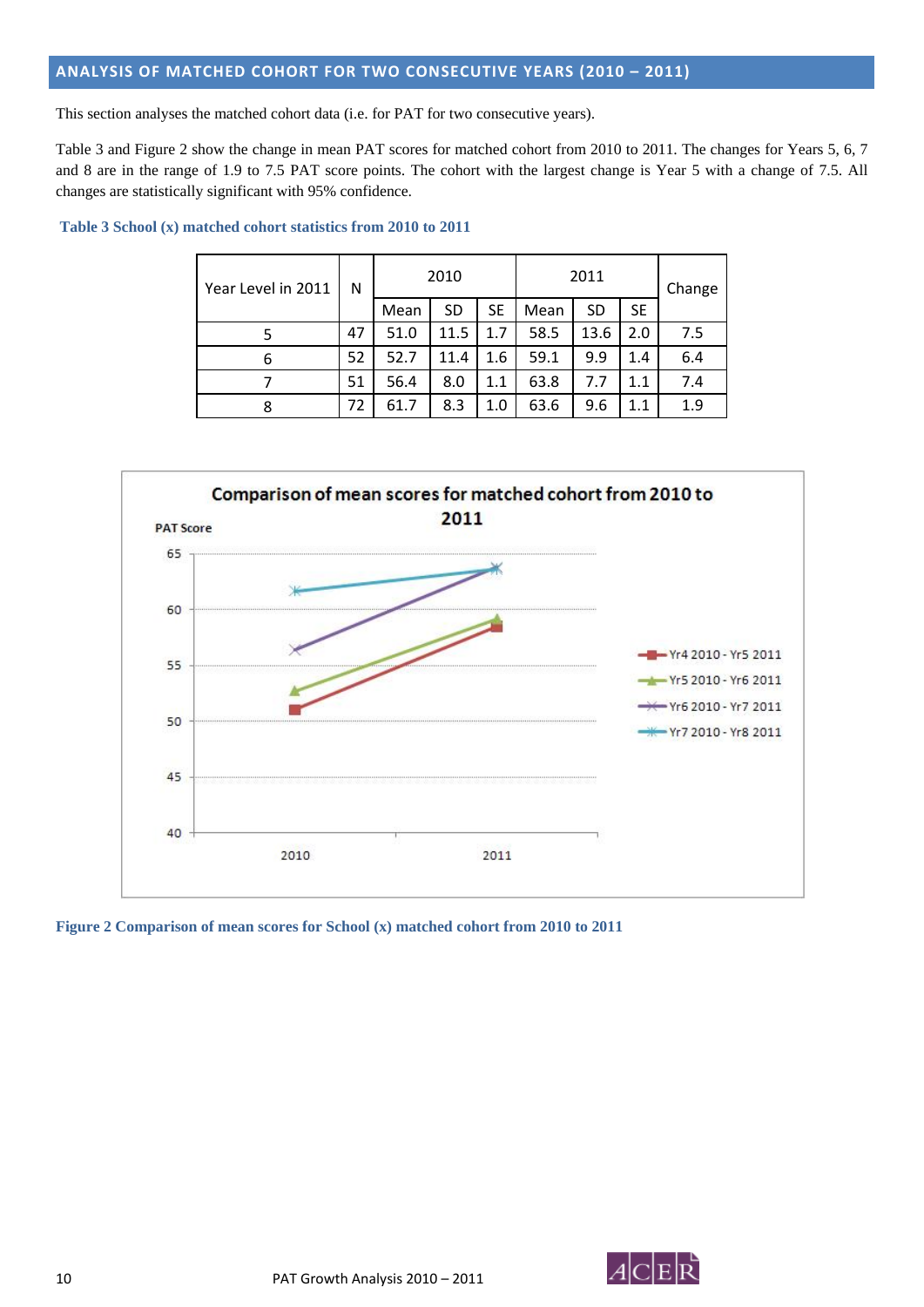Table 4 shows the percentile scores<sup>1</sup> (from P10<sup>2</sup> to P100) for matched cohort. (Please refer to Glossary for more information about percentiles). In Table 4 for example, the row for Year 5 (when the group is in Year 4, 2010) indicates that the  $10<sup>th</sup>$  percentile score was 18.2. In 2011 (when they are in Year 5), the  $10<sup>th</sup>$  percentile score is 27.3.

| <b>Year Level in</b> |                  |            |            | 2010       |            |                  | 2011       |            |            |            |            |      |
|----------------------|------------------|------------|------------|------------|------------|------------------|------------|------------|------------|------------|------------|------|
| 2011                 | P10 <sup>1</sup> | <b>P25</b> | <b>P50</b> | <b>P75</b> | <b>P90</b> | P <sub>100</sub> | <b>P10</b> | <b>P25</b> | <b>P50</b> | <b>P75</b> | <b>P90</b> | P100 |
| 5                    | 18.2             | 29.5       | 36.6       | 42.4       | 48.7       | 49.1             | 27.3       | 35.1       | 42.4       | 48.3       | 53.3       | 54.2 |
| 6                    | 27.1             | 36.4       | 42.9       | 49.7       | 53.9       | 54.2             | 34.0       | 41.2       | 46.8       | 52.8       | 56.7       | 57.8 |
|                      | 30.6             | 38.8       | 47.2       | 52.8       | 59.1       | 60.3             | 37.2       | 44.7       | 50.6       | 55.8       | 61.0       | 62.0 |
| 8                    | 39.8             | 47.6       | 55.0       | 62.0       | 63.9       | 65.1             | 43.9       | 54.3       | 63.4       | 70.8       | 76.5       | 77.8 |

**Table 4 Percentile scores for School (x) cohort from 2010 to 2011** 

Figure 3 shows that the score for  $10^{th}$  percentile,  $25^{th}$  percentile,  $50^{th}$  percentile,  $75^{th}$  percentile and  $90^{th}$  percentile is higher in 2011 than in 2010.



#### **Figure 3 Plots of percentile scores for School (x) matched cohort in 2010 and 2011**

Figure 4 shows the percentile changes in paired boxplots. Box plots are graphical representations of data, and are used here to describe the variation or spread of scale scores. The length of the box represents the difference between the 25th and 75th percentiles: the middle 50% of scores are within this box. From the length of the box you can determine the spread, so a larger box suggests a cohort had a larger number of different scores.

The line within the box is the median (or 50<sup>th</sup> percentile), and spread is further suggested by whether this line is towards the top or bottom of the box: a median in the top half of a box suggests that of the middle 50% of scores between the  $25<sup>th</sup>$  and  $75<sup>th</sup>$ percentiles, more scores were towards the  $75<sup>th</sup>$  percentile, than the  $25<sup>th</sup>$  percentile.

The point to which the line extends below the box indicates the  $10<sup>th</sup>$  percentile, and the point to which the line extends above the box indicates the 90<sup>th</sup> percentile. These lines further indicate the spread of scores, as longer lines suggest more extreme scores in that direction.

A paired boxplots show the change from 2010 to 2011 with medians connected by a line. The boxplot on the left is for 2010, and the boxplot on the right is the 2011.

<u> Andrew Maria (1989)</u>



 $1$  Please refer to Glossary for more information regarding Percentiles

 $2$  Please refer to Glossary for more information regarding Bands.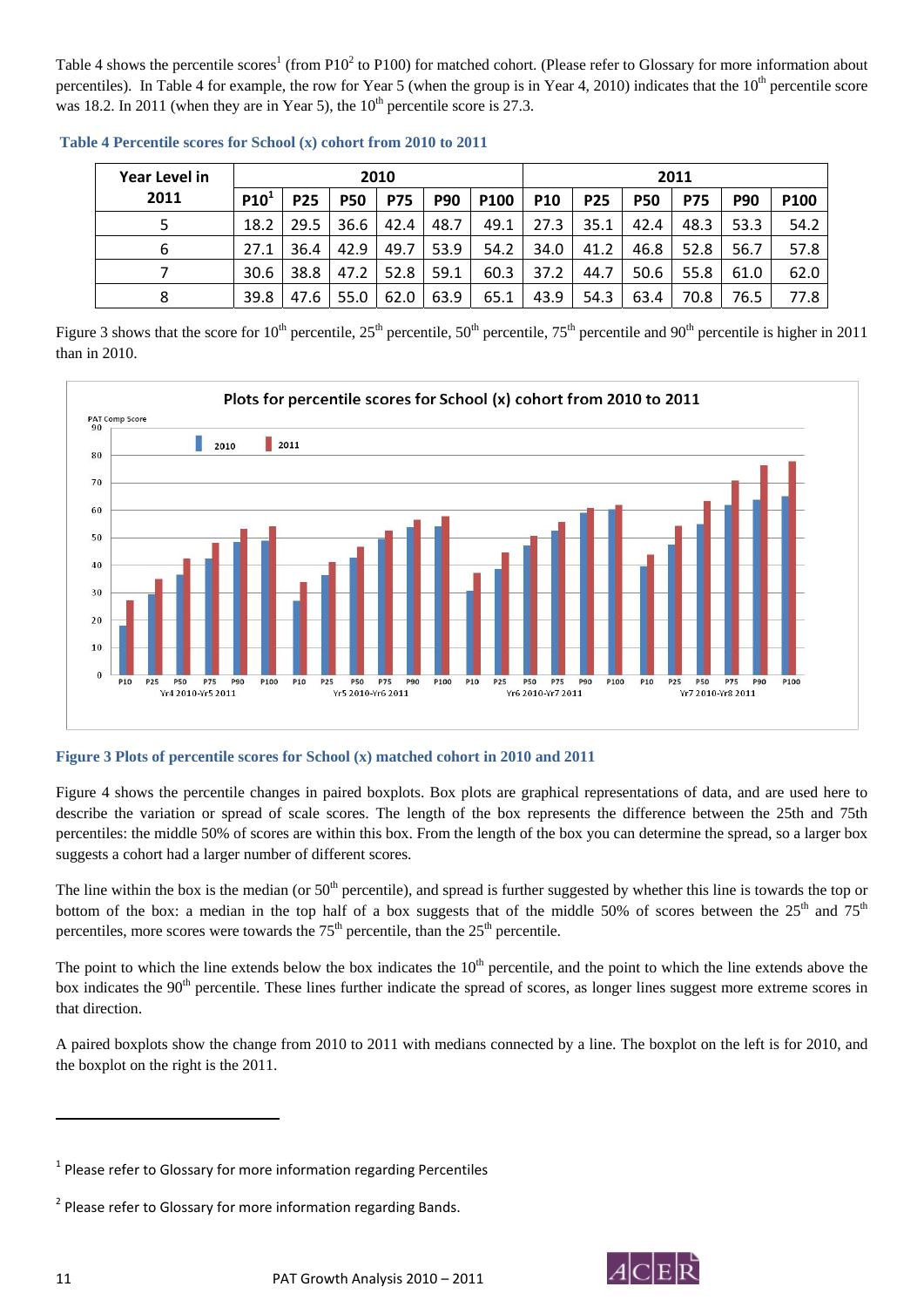The chart clearly indicates positive change in each of percentiles from 2010 to 2011 for year levels 5, 6, 7 and 9. The cohort with the largest change in median is the cohort of Year 8 with a change of 8.4 score point.



#### **Figure 4 Comparison of score distributions for School (x) matched cohort from 2010 to 2011**

Before comparing change between School (x) cohort and PAT Norming sample, School (x) cohort is compared to PAT Norming sample to get an idea of relative performance between these two samples. Table 5 shows that School (x) matched cohort in 2011 had relatively higher performance in PAT score than PAT Norming sample in mean differences except for Year 8 in 2011.

| Year Level in 2011 | Test Used | School (x) |      |           |    |      | <b>PAT Norming Sample</b> |           |    | <b>Difference</b> |         |         |  |
|--------------------|-----------|------------|------|-----------|----|------|---------------------------|-----------|----|-------------------|---------|---------|--|
|                    |           | Mean       | SD   | <b>SE</b> | N  | Mean | SD                        | <b>SE</b> | N  | Mean              | t-value | p-value |  |
|                    | 4         | 58.5       | 13.6 | 2.0       | 47 | 49.6 | 20.9                      | 3.3       | 39 | 8.9               | 2.3     | 0.02    |  |
| 6                  | 5         | 59.1       | 9.9  | 1.4       | 52 | 54.9 | 20.5                      | 3.2       | 40 | 4.3               | 1.2     | 0.23    |  |
|                    | 6         | 63.8       | 7.7  | 1.1       | 51 | 60.2 | 20.7                      | 3.2       | 41 | 3.6               | 1.0     | 0.30    |  |
| 8                  | 7         | 63.6       | 9.6  | 1.1       | 72 | 65.2 | 20.8                      | 3.2       | 42 | $-1.5$            | $-0.5$  | 0.65    |  |

**Table 5 Comparison between School (x) matched 2011 students and PAT Norming sample** 

Figure 5 shows the one-year gain comparison between School (x) cohort and PAT Norming sample by mean scores. Note that PAT Norming sample are not matched cohort, and therefore the changes between year levels (e.g. from year 3 in 2009 to year 4 in 2010) were based on different students. The chart indicates that School (x) cohort had a relatively higher performance than PAT Norming sample in Year 6 and Year 7 in 2011.

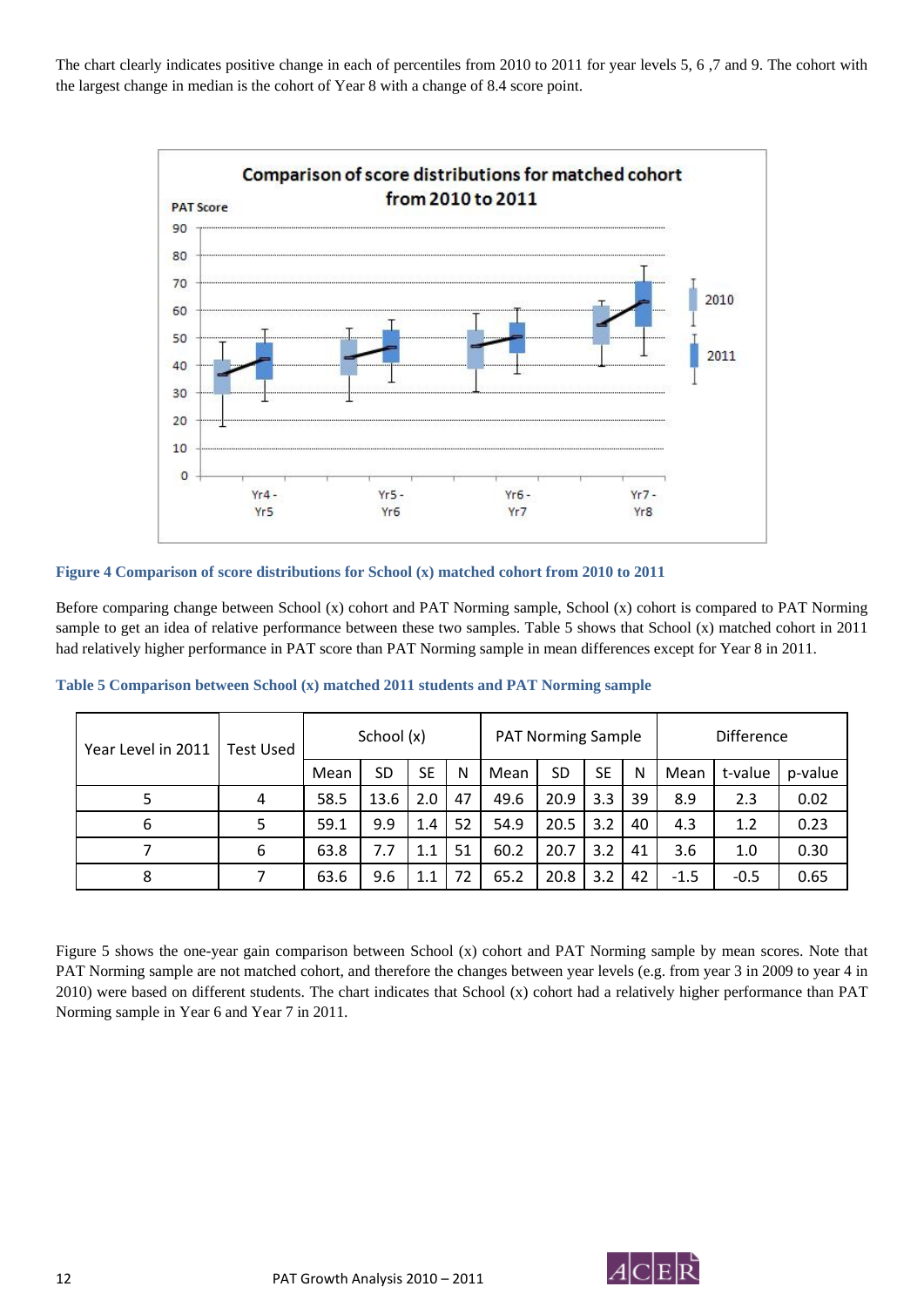

#### **Figure 5 Comparison of gain scores from 2010 to 2011 for School (x) cohort and PAT Norming Sample**

Table 6 and Figure 6 presents the percentile scores for the matched cohort and PAT Norming sample. Figure 6 plots the percentile scores for the school matched cohort and PAT Norming sample.

| Year Level in | <b>Test</b> | School (x) |            |            |            |            |      |            | <b>PAT Norming Sample</b> |            |            |            |      |  |
|---------------|-------------|------------|------------|------------|------------|------------|------|------------|---------------------------|------------|------------|------------|------|--|
| 2011          | <b>Used</b> | <b>P10</b> | <b>P25</b> | <b>P50</b> | <b>P75</b> | <b>P90</b> | P100 | <b>P10</b> | <b>P25</b>                | <b>P50</b> | <b>P75</b> | <b>P90</b> | P100 |  |
|               | 4           | 27.3       | 35.1       | 42.4       | 48.3       | 53.3       | 54.2 | 22.4       | 36.2                      | 49.5       | 62.9       | 77.0       | 78.1 |  |
| 6             |             | 34         | 41.2       | 46.8       | 52.8       | 56.7       | 57.8 | 28.2       | 41.9                      | 54.8       | 67.8       | 81.7       | 82.0 |  |
|               | 6           | 37.2       | 44.7       | 50.6       | 55.8       | 61         | 62.0 | 33.2       | 47.1                      | 60.3       | 73.5       | 87.1       | 88.5 |  |
| 8             |             | 43.9       | 54.3       | 63.4       | 70.8       | 76.5       | 77.8 | 38.2       | 51.9                      | 65.1       | 78.4       | 92.3       | 94.1 |  |



**Figure 6 Plots of percentile scores for School (x) matched cohort and PAT Norming Sample (2010-2011)** 

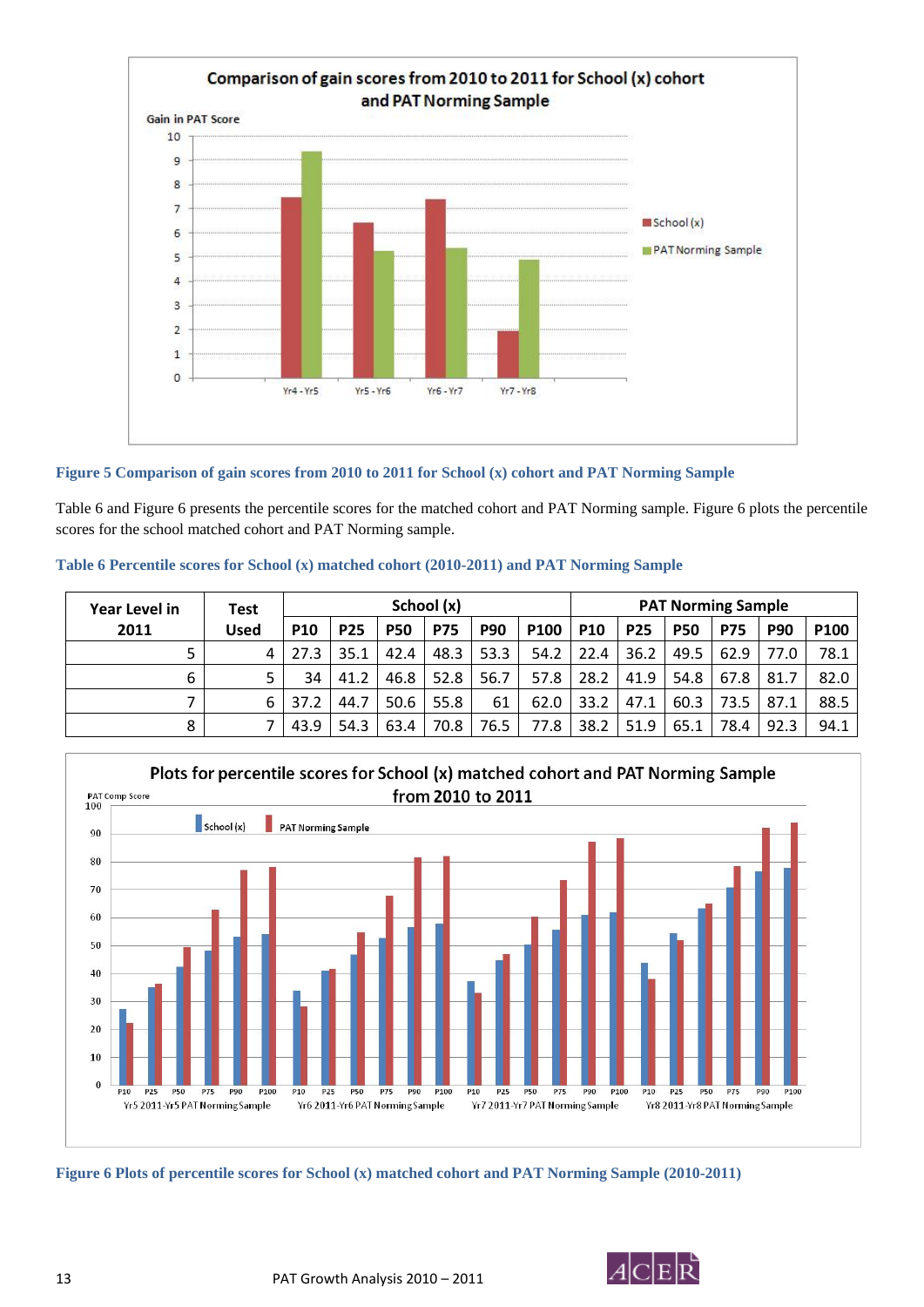Figures 7 is stanine distribution charts (please refer to glossary for more information on stanines), for two consecutive years, starting from 2010 Year 7 to 2011 Year 8. For comparison purpose, the PAT Norming stanine distributions are included in the charts. In the paired stanine distribution, the left distribution refers to the matched cohort and the right is for the PAT Norming sample.



**Figure 7 Stanine distributions of School (x) cohort from 2010 Year 7 and 2011 Year 8 compared to PAT Norming Sample** 

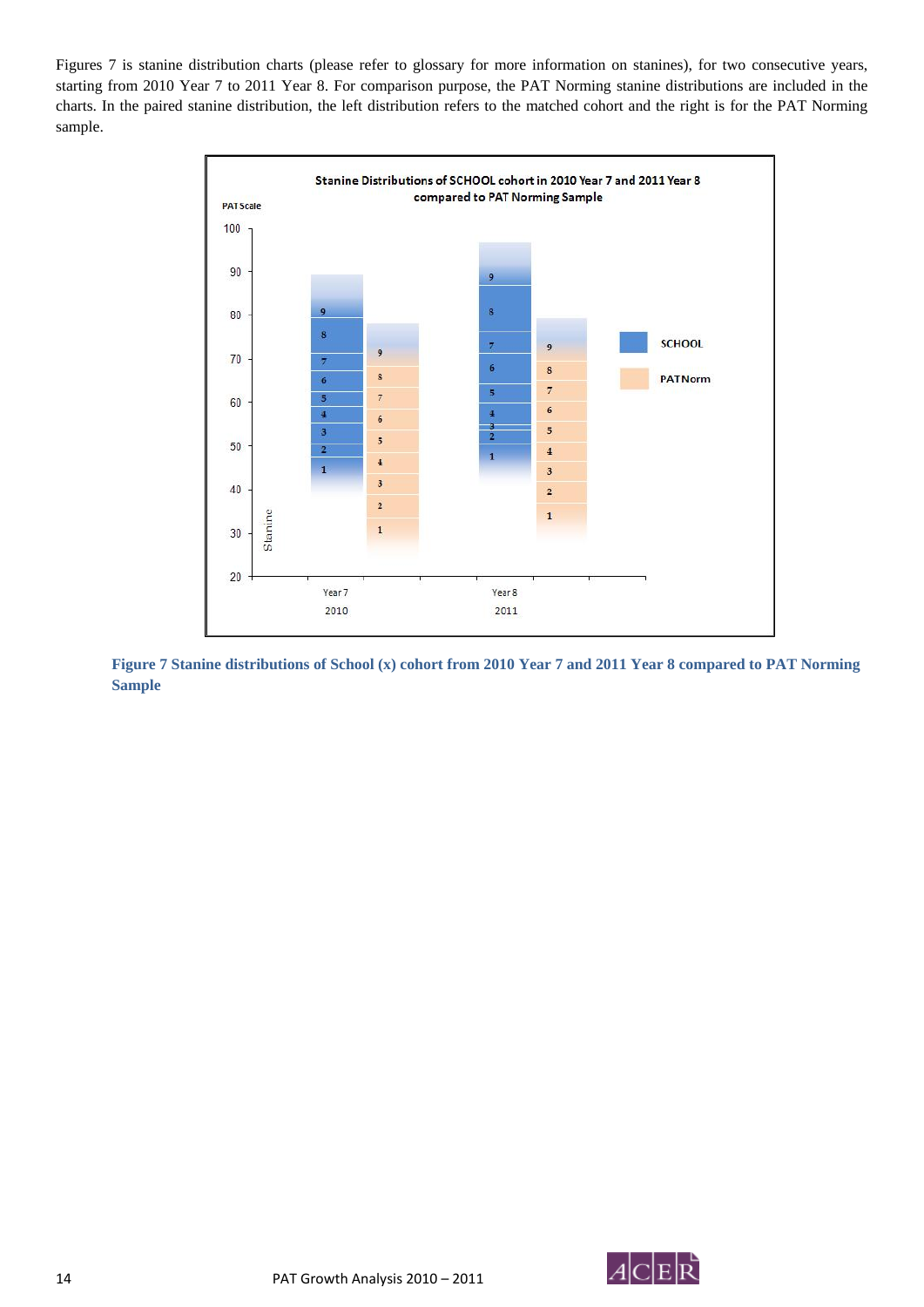#### **ANALYSIS OF MATCHED COHORT BY GENDER FOR TWO CONSECUTIVE YEARS (2010 – 2011)**

Table 7 and Table 8 show one- year change of matched male and female cohorts respectively in PAT scores from 2010 to 2011. The changes for male cohorts in year 5, 6, 7 and 8 are in the range of 0.2 to 9.2 score points, compared to changes found in female year levels (a range of 4.0 to 9.2). All changes are statistically significant with 95% confidence. The remaining section will discuss the analysis results for year level 5, 6, 7 and 8 to compare male cohort with female cohort.

| Year Level<br>in 2011 | N  | 2010 |           |           | 2011 |           |           | Change |
|-----------------------|----|------|-----------|-----------|------|-----------|-----------|--------|
|                       |    | Mean | <b>SD</b> | <b>SE</b> | Mean | <b>SD</b> | <b>SE</b> |        |
| 5                     | 29 | 51.3 | 10.9      | 2.0       | 60.5 | 13.9      | 2.6       | 9.2    |
| 6                     | 29 | 54.1 | 13.4      | 2.5       | 58.3 | 8.2       | 1.5       | 4.2    |
|                       | 27 | 57.5 | 8.1       | 1.6       | 65.0 | 7.6       | 1.5       | 7.5    |
| 8                     | 40 | 63.1 | 8.4       | 1.3       | 63.3 | 10.1      | 1.6       | 0.2    |

#### **Table 7 Male cohort statistics from 2010 to 2011**

#### **Table 8 Female cohort statistics from 2010 to 2011**

| Year Level<br>in 2011 | N  | 2010 |      |           | 2011 |           |     | Change |
|-----------------------|----|------|------|-----------|------|-----------|-----|--------|
|                       |    | Mean | SD   | <b>SE</b> | Mean | <b>SD</b> | SE. |        |
| 5                     | 19 | 50.8 | 12.3 | 2.8       | 55.6 | 12.9      | 3.0 | 4.8    |
| 6                     | 23 | 51.0 | 8.1  | 1.7       | 60.2 | 11.8      | 2.5 | 9.2    |
|                       | 24 | 55.1 | 8.0  | 1.6       | 62.1 | 7.8       | 1.6 | 7.0    |
| 8                     | 35 | 59.8 | 8.1  | 1.4       | 63.9 | 8.9       | 1.5 | 4.0    |

Figure 8 shows the change of male and female cohorts from 2010 to 2011, in terms of changes in mean PAT scores. The figure shows that although female cohort had relatively lower performance in all comparisons except Year 6 2010 to Year 7 2011, male cohorts appear to achieve similar gains, as female cohorts in year level 5, 6, 7 and 8. In other words, the rates of change for male cohorts appear to be same as those of female cohorts.



**Figure 8 Comparison of mean scores for Male and Female students from 2010 to 2011** 

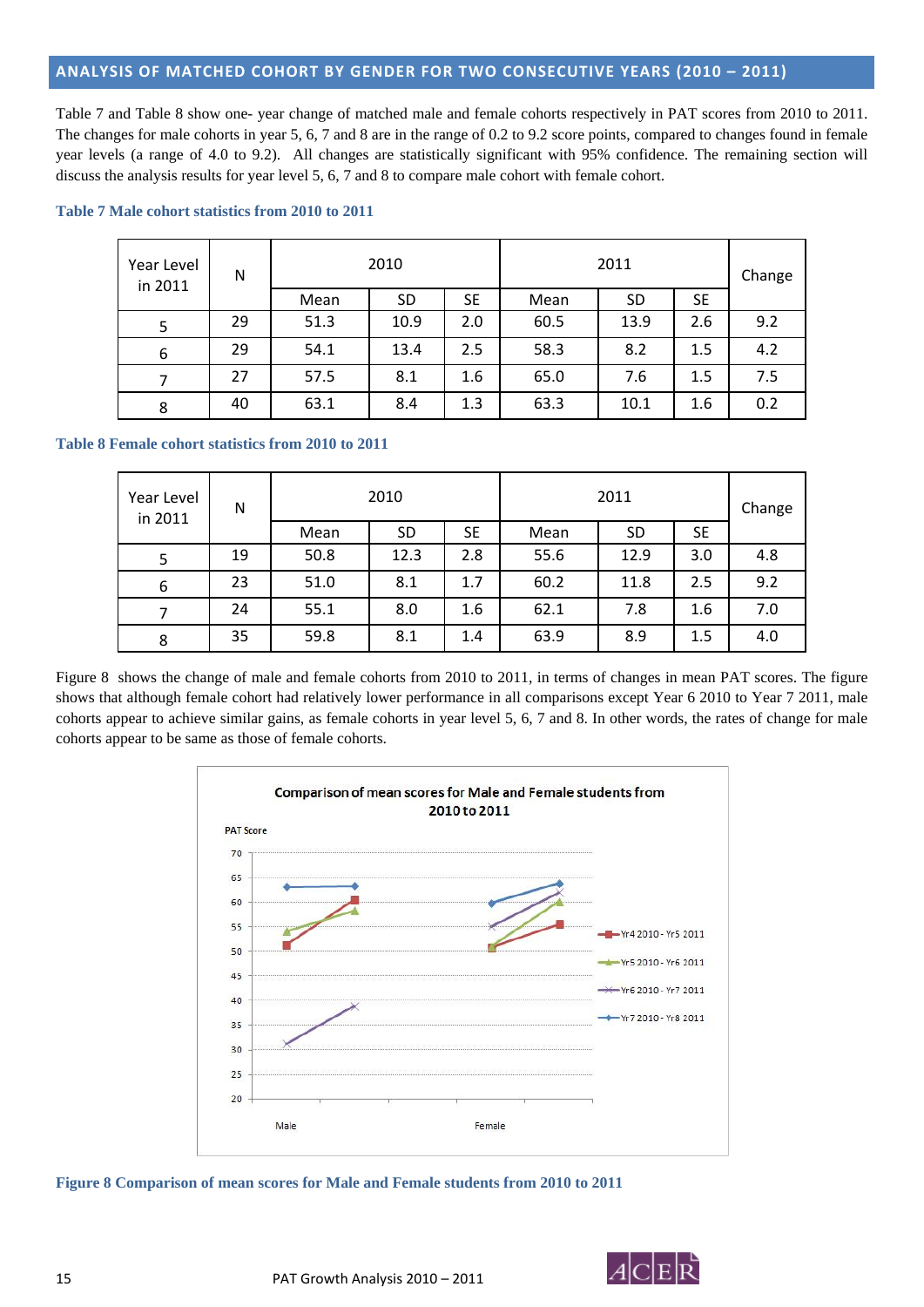Figure 9a compares male against female cohorts in percentiles from 2010 to 2011 for Year 6 to Year 7. The lines connect the medians from 2010 to 2011 for male and female cohorts. The slope of the line indicates the rate of change in medians. The figure clearly shows that male cohorts had marginally higher growth rates in medians, than female cohorts in year level.



#### (a) Year 6 in 2010 to Year 7 in 2011

#### **Figure 9 Score distribution of Male and Female students from 2010 to 2011**

Figure 10 shows the comparison of gain scores among the School (x) male cohort, female cohort, and PAT Norming sample. The chart indicates that female cohort had relatively greater gains than both male cohort and PAT Norming sample in Year 6, and male cohort had relatively greater gains than both female cohort and PAT Norming sample in Year 7. Male cohort had relatively greater gains than female cohort but less than PAT norming sample in Year 5, whereas Female cohort had relatively greater gains than male cohort but less than PAT norming sample in Year 8.



**Figure 10 Comparison of gain scores between School (x) Male, Female students and PAT Norming Sample from 2010 to 2011**